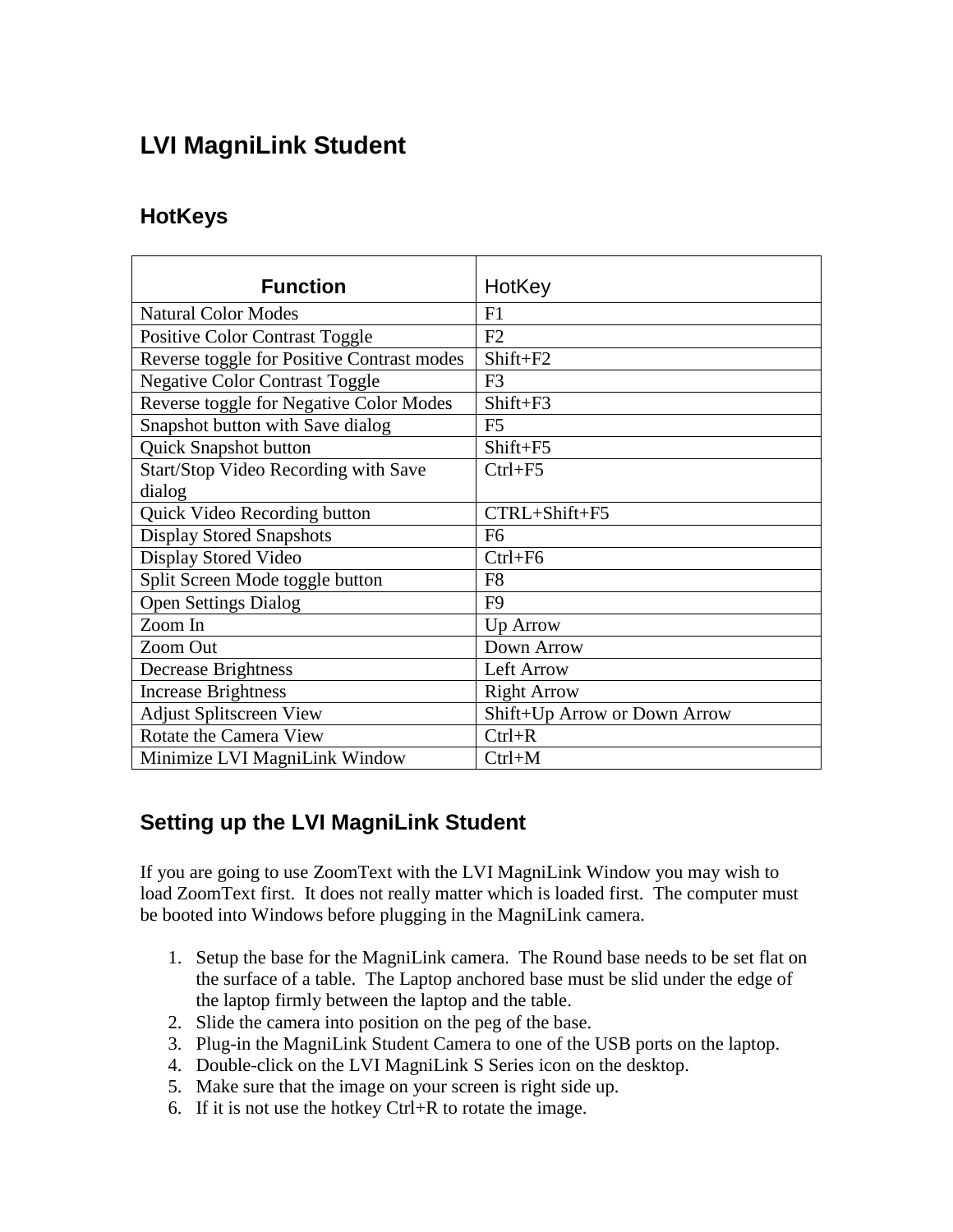If you will be switching between desktop and distance viewing modes you will want to set the rotation for both before turning on the split screen view. Zoom, rotation, and contrast settings switch automatically when you change the position of the camera.

### **Using the Split Screen View**

While the LVI MagniLink Window is up press F8 to toggle between the split screen views.

They appear in the following order.

- 1. Full Screen
- 2. Vertical split camera on top
- 3. Vertical split camera on bottom
- 4. Horizontal Split camera on left
- 5. Horizontal Split camera on right

If you are in split screen mode the focus for the keyboard will either be in the camera view or the desktop of the computer. To use the hotkeys for the camera view you will need to either switch by clicking on the option in the taskbar you want or toggling the open windows by pressing Alt+Tab.

#### **Saving Snapshots**

If you are using one of the Disability Services Laptops you will want to change the saving location from the default, which is

"My Pictures," to either Thawspace or to your USB flash drive. This is so that if the computer freezes up and needs rebooted you don't lose your snapshots.

- 1. Press F5 for your first Snapshot
- 2. Change the Save In location at the top of the dialog to your flash drive or to THAWSPACE (T:).
- 3. If you want to select a folder to save it in do this in the folder view.
- 4. Click Save

#### **Using the Remote**

If you would rather not use the hotkeys for the computer with the camera then you can connect the remote control to the camera. Plug the  $1-8<sup>th</sup>$  inch mini jack on the remotes' cord into the jack on the neck of the LVI MagniLink which is above the RCA video connection.

The orientation to the remote is as follows.

- 1. **Power Button** top left button (Only for when it is hooked up to a monitor or TV.)
- 2. **Zoom In** The top button on the directional pad with a Plus on it